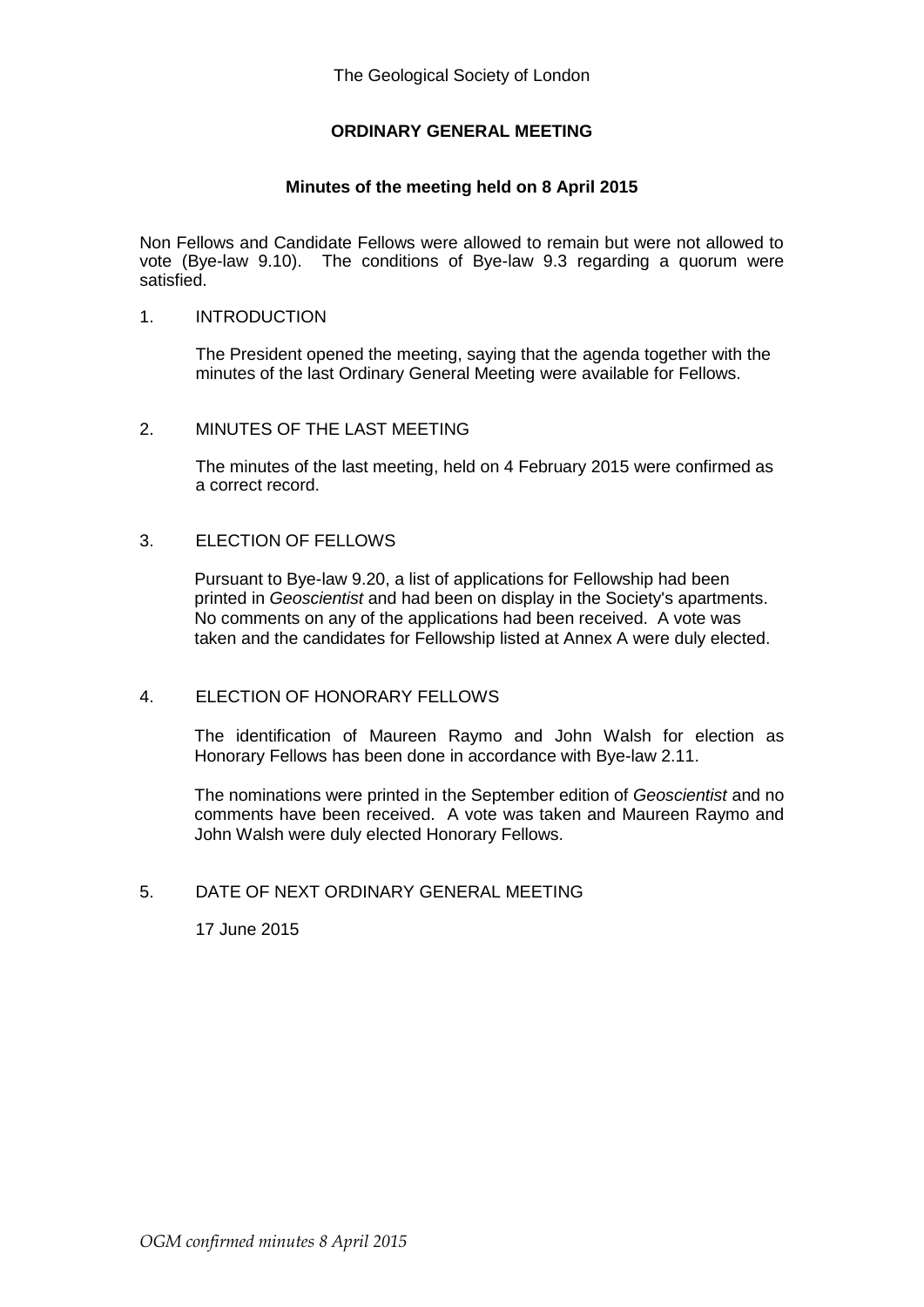## THE FOLLOWING NAMES WERE ELECTED TO FELLOWSHIP AT THE OGM ON 8 APRIL 2015

305 applications for Fellowship of which 4 are upgrades from Candidate Fellowship.

#### CANDIDATES WISHING TO UPGRADE TO FELLOWSHIP

Susan Adeyemi Sonia Carley Alistair Jury Shaun O'Brien

#### FELLOWS

| Forenames         | Surname             | Michael             | <b>Butcher</b> |
|-------------------|---------------------|---------------------|----------------|
| Florence          | Adu                 | Sharyn Louise       | <b>Buunk</b>   |
| Mathieu           | Ageneau             | Andrew Christopher  | Cadman         |
| Mubarak           | Al-Hajeri           | Frank               | Campbell       |
| Sinan             | Al-Jassar           | Charlotte           | Campion        |
| Jasim             | Almardi             | Fuencisla           | Canadas        |
| Alexander         | Ani                 | James               | Carter         |
| Peter             | Anning              | James Peter         | Carter         |
| Mohammed          | Ashtiwi             | Edward              | Cazier         |
| Kelig             | Aujogue             | Dafydd Neville      | Chandler       |
| Charlotte         | Axtell              | Chen                | Chen           |
| Cesar             | Azevedo             | <b>Tobias</b>       | Child          |
| Alexander John    | <b>Baker</b>        | Obinna              | Chudi          |
| James Owen        | <b>Barritt</b>      | Uche                | Chukwura       |
| Aron              | Barry               | Eleanor             | Clark          |
| Rui               | <b>Batista</b>      | Benjamin            | Clarke         |
| Christopher Shawn | Bellamy             | Katy                | Clough         |
| Samuel John       | <b>Bevins</b>       | Sam                 | Collier        |
| Marzia            | <b>Biggera</b>      | Fiona               | Connor         |
| Sarah             | Bisby               | Philip              | Conroy         |
| Max Alexander     |                     | Ashley James        | Copestake      |
| Frederick         | Blakemore           | Sian                | Cosham         |
| Jose Carlos       | <b>Blanco Marin</b> | Melanie Anne        | Cox            |
| Lara Simone       | Blythe              | Milos               | Cucakovic      |
| Mark Andrew       | Bottomley           | Frances             | Cull           |
| Luke Ellis        | <b>Bradley</b>      | Guglielmo           | D'Andrea       |
| Siebe             | <b>Breed</b>        | Oliver              | Dabson         |
| Catherine         | Breheny             | Sauvik              | Das            |
| Peter             | <b>Bridge</b>       | Ann Elizabeth       | Davidson       |
| Martin            | <b>Brook</b>        | Christopher William | Davy           |
| Ewan James        | Brooker             | Sam                 | Dean           |
| Laura             | <b>Brooker</b>      | Matthew             | Dempster       |
| Libby             | <b>Brunskill</b>    | Tamunotonye         | Dibi           |
| Claire Marie      | <b>Bullar</b>       | Cathal Gabriel      | Dillon         |
| Edward            | <b>Burrows</b>      | Stephen             | Dixon          |

*OGM confirmed minutes 8 April 2015*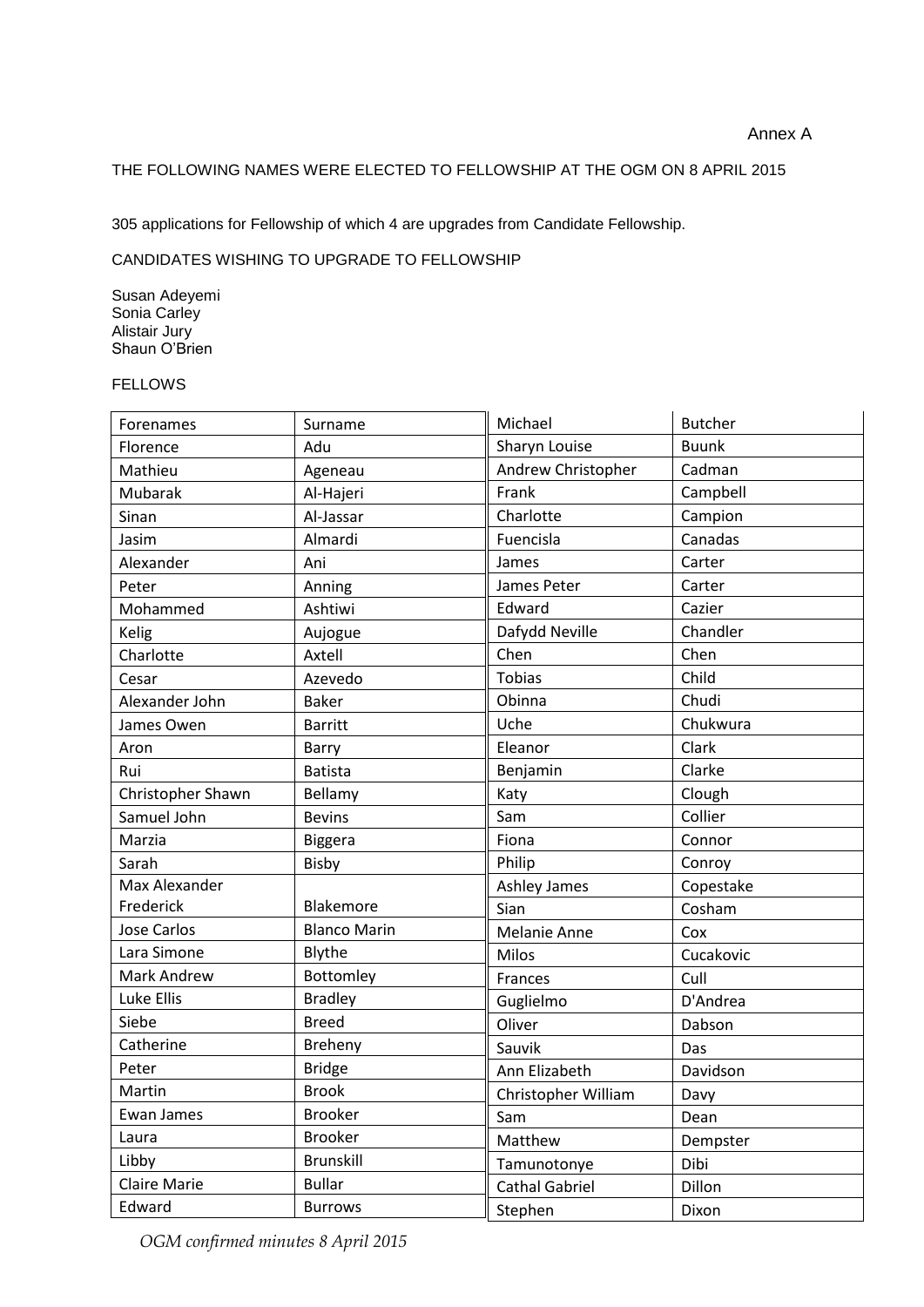| Wesley               | Dixon           | John Matthews          | Holt         |
|----------------------|-----------------|------------------------|--------------|
| Stephen              | Doherty         | Glenn                  | Hughes       |
| David James          | Donaghy         | William                | Hughes       |
| Johann Agnes Helen   | Drummond        | Amy                    | Hulley       |
| Lucy                 | <b>Duffus</b>   | Adem                   | Ikibiroglu   |
| Rachel               | Dunn            | Jonathan Achoja        | Ikpere       |
| <b>Bob</b>           | Eatough         | Allan                  | Induni       |
| Andrew               | Egogo           | Alec David             | Irving       |
| Jenny Christine      | Ellerton        | Andrea                 | James        |
| <b>Richard Henry</b> | Evans           | Tom                    | Jarman       |
| Liam                 | Farley          | Thomas                 | Jemmett-Page |
| Ross                 | Feighoney       | Daniel                 | John         |
| Tim                  | Ferriday        | Michael                | Johnson      |
| Hollie Elizabeth     | Fisher          | <b>Timothy Edward</b>  | Johnson      |
| Yvette               | Flood           | Arwelwyn               | Jones        |
| Alexandra            | Forster         | Joshua Robert          | Jones        |
| Cathal Sean          | Gahan           | Philippa Anne          | Jones        |
| Catherine            | Gallagher       | Thomas James           | Jones        |
| Jack                 | Garman          | Paul                   | Kabrna       |
| Freya                | George          | Simon                  | Kavanagh     |
| Lewis James          | Gibbs           | Anya                   | Keatley      |
| Martin               | Gill            | <b>Desmond Michael</b> | Kelly        |
| Roger                | Gombau Rifà     | <b>Brian</b>           | Kerr         |
| Alexander            | Goodsell        | James                  | Kerr         |
| Rohit                | Gorasia         | James Andrew           | Kidder       |
| Ewan                 | Gray            | Keith                  | King         |
| Sara Lesley          | Green           | Steffan                | Kitchen      |
| Alexandra            | Griffiths       | Ayodeji                | Kolawole     |
| <b>Nicholas</b>      | Gudgeon         | Lai                    | Kong Hoo     |
| James                | Halliday        | Maxim                  | Kotenev      |
| Haraldur             | Hallsteinsson   | Marine                 | Laborde      |
| Benjamin             | Hamilton        | Helen                  | Lacey        |
| <b>Stuart</b>        | Hamilton        | Fung Shan              | Lam          |
| Matthew              | Hampson         | Diane Mary             | Langham      |
| Nicola Jane          | Hardy           | Toya                   | Latham       |
| Sophie               | Harper-Pryce    | Florence               | Lau          |
| Robin                | Harris          | Sze Yeung              | Lau          |
| Hossein              | Hayat Davoudi   | Clark                  | Lawson       |
| James Robert         | Haythornthwaite | Marc                   | Leach        |
| Benjamin             | Hayward         | Anne                   | Leaney       |
| William              | Head            | Howard Ray             | Ledbetter    |
| Jim                  | Heather         | Joseph Robert          | Leddy        |
| Perez                | Hernandez       | Amicia                 | Lee          |
| Andrew               | Hills           | Chun Ming              | Lee          |
| Jamie Lee            | Hizzett         | Pui Suen               | Lee          |
| James Clifford       | Hollingsworth   | Amelia                 | Lees         |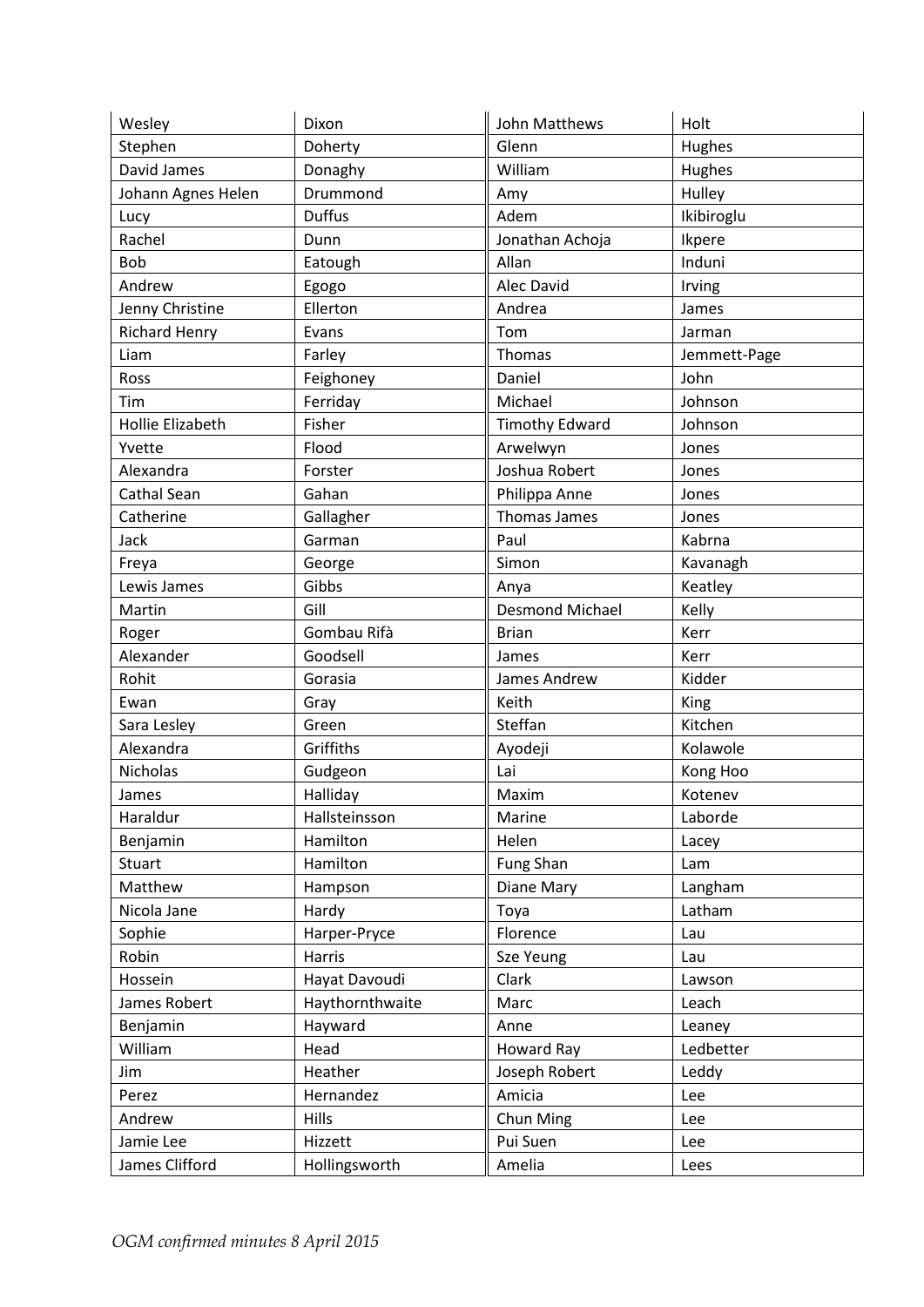| Pfaff<br>Charles<br>Tony<br>Lesser<br>Robert<br>Craig<br>Phillipps<br>Lewis<br>Lindsay<br>Phillips<br>Liness<br>Noel<br>Edouard<br>Potter<br>Little<br>Gregory<br><b>Geraint Richard</b><br>Lloyd<br>Andrew<br>Preddy<br>Loftus<br>Tessa<br>James<br>Purrington<br>Cliff<br>Lovelock<br>Jennifer<br>Pyper<br>Thomas William<br>Recio<br>Lowden<br>David<br>Robin Winston<br>Victoria<br>Lowe<br>Renaut<br>Richard<br>Saskia<br>Richards<br>Lowries<br>Roberts<br>Peter<br>MacFarlane<br>Dan<br><b>William George</b><br>Andrew George<br>Robinson<br>Madge<br>Maguire<br>Sean<br>Ross<br>Ross<br>Malas<br>Catherine<br>Russell<br>Georgina<br>Kamini<br>Manick<br>Sally Victoria<br>Russell<br>Nicholas<br>Mannix<br>Joseph John<br>Rymill<br>Andi<br>Salahuddin<br>Alessandro<br>Marsili<br><b>Niall Tiernan</b><br><b>Marcus James</b><br>Sanderson<br>Martin<br>Sanderson<br>Christian<br>Stephen<br>Maskrey<br>Niall<br>McBeath<br>Kirstin Ann<br>Sayers<br>David Roderick<br><b>Eleanor Mary</b><br>Scourse<br>McKay<br>McKidd<br><b>Robert David</b><br>Seago<br>Joanna<br>Shackleton<br>Annalize<br>McLean<br>James<br>Sharda<br><b>Meadows Smith</b><br>Simon<br>Preom<br><b>Philip David</b><br>Skarpeid<br>Merrin<br>Silje<br>Skelsey<br>Mills<br>Kayleigh Jane<br>Leo<br>Christian<br>Smallwood<br>Moebius<br>Ben<br>Moland<br>Jeremy David Charles<br>Ingvil Kjeldsberg<br>Smart<br>Melissa<br>Alex James<br>Smith<br>Moore<br>Moyle<br>Mark<br>Smith<br>Aaron<br>Mui<br>Chik Yin<br>Robert<br>Smith<br>Smith<br>Roderick John<br>Muir<br><b>Winston Toby Baxter</b><br>Ming Lai<br>So<br>Arran<br>Murch<br>Nicholas<br>Stephen Albert<br>Squires<br>Murray<br>Rhys<br>David James<br>Newton<br>Steele<br>Stenhouse<br>Wing Yi<br>Paul<br><b>Ng</b><br>Nowicki<br>Stokoe<br>Piotr<br>Aaron<br>Patrick Sean<br>Sullivan<br>Nugent<br>Megan<br>O'Donovan<br>Sam<br>James<br><b>Summers</b><br>O'Neil<br>Jordan<br>Swales<br>Sean<br><b>Tabis</b><br>Michael<br>O'Rourke<br>Ida<br>Oldfield<br>Simon John<br>Michel Rich Lai Hang<br>Tang<br>Thomas<br>Lucy Jane<br>Owens<br>Kirsty<br>Mark Edward<br>Thomas<br>Kostas<br>Papapavlou<br>Sophie<br>Thomas<br>Edine<br>Pape | Kirstin | Lemon | <b>Alison Heather</b> | Parker |
|------------------------------------------------------------------------------------------------------------------------------------------------------------------------------------------------------------------------------------------------------------------------------------------------------------------------------------------------------------------------------------------------------------------------------------------------------------------------------------------------------------------------------------------------------------------------------------------------------------------------------------------------------------------------------------------------------------------------------------------------------------------------------------------------------------------------------------------------------------------------------------------------------------------------------------------------------------------------------------------------------------------------------------------------------------------------------------------------------------------------------------------------------------------------------------------------------------------------------------------------------------------------------------------------------------------------------------------------------------------------------------------------------------------------------------------------------------------------------------------------------------------------------------------------------------------------------------------------------------------------------------------------------------------------------------------------------------------------------------------------------------------------------------------------------------------------------------------------------------------------------------------------------------------------------------------------------------------------------------------------------------------------------------------------------------------------------------------------------------------------------------------------------------------------------------|---------|-------|-----------------------|--------|
|                                                                                                                                                                                                                                                                                                                                                                                                                                                                                                                                                                                                                                                                                                                                                                                                                                                                                                                                                                                                                                                                                                                                                                                                                                                                                                                                                                                                                                                                                                                                                                                                                                                                                                                                                                                                                                                                                                                                                                                                                                                                                                                                                                                    |         |       |                       |        |
|                                                                                                                                                                                                                                                                                                                                                                                                                                                                                                                                                                                                                                                                                                                                                                                                                                                                                                                                                                                                                                                                                                                                                                                                                                                                                                                                                                                                                                                                                                                                                                                                                                                                                                                                                                                                                                                                                                                                                                                                                                                                                                                                                                                    |         |       |                       |        |
|                                                                                                                                                                                                                                                                                                                                                                                                                                                                                                                                                                                                                                                                                                                                                                                                                                                                                                                                                                                                                                                                                                                                                                                                                                                                                                                                                                                                                                                                                                                                                                                                                                                                                                                                                                                                                                                                                                                                                                                                                                                                                                                                                                                    |         |       |                       |        |
|                                                                                                                                                                                                                                                                                                                                                                                                                                                                                                                                                                                                                                                                                                                                                                                                                                                                                                                                                                                                                                                                                                                                                                                                                                                                                                                                                                                                                                                                                                                                                                                                                                                                                                                                                                                                                                                                                                                                                                                                                                                                                                                                                                                    |         |       |                       |        |
|                                                                                                                                                                                                                                                                                                                                                                                                                                                                                                                                                                                                                                                                                                                                                                                                                                                                                                                                                                                                                                                                                                                                                                                                                                                                                                                                                                                                                                                                                                                                                                                                                                                                                                                                                                                                                                                                                                                                                                                                                                                                                                                                                                                    |         |       |                       |        |
|                                                                                                                                                                                                                                                                                                                                                                                                                                                                                                                                                                                                                                                                                                                                                                                                                                                                                                                                                                                                                                                                                                                                                                                                                                                                                                                                                                                                                                                                                                                                                                                                                                                                                                                                                                                                                                                                                                                                                                                                                                                                                                                                                                                    |         |       |                       |        |
|                                                                                                                                                                                                                                                                                                                                                                                                                                                                                                                                                                                                                                                                                                                                                                                                                                                                                                                                                                                                                                                                                                                                                                                                                                                                                                                                                                                                                                                                                                                                                                                                                                                                                                                                                                                                                                                                                                                                                                                                                                                                                                                                                                                    |         |       |                       |        |
|                                                                                                                                                                                                                                                                                                                                                                                                                                                                                                                                                                                                                                                                                                                                                                                                                                                                                                                                                                                                                                                                                                                                                                                                                                                                                                                                                                                                                                                                                                                                                                                                                                                                                                                                                                                                                                                                                                                                                                                                                                                                                                                                                                                    |         |       |                       |        |
|                                                                                                                                                                                                                                                                                                                                                                                                                                                                                                                                                                                                                                                                                                                                                                                                                                                                                                                                                                                                                                                                                                                                                                                                                                                                                                                                                                                                                                                                                                                                                                                                                                                                                                                                                                                                                                                                                                                                                                                                                                                                                                                                                                                    |         |       |                       |        |
|                                                                                                                                                                                                                                                                                                                                                                                                                                                                                                                                                                                                                                                                                                                                                                                                                                                                                                                                                                                                                                                                                                                                                                                                                                                                                                                                                                                                                                                                                                                                                                                                                                                                                                                                                                                                                                                                                                                                                                                                                                                                                                                                                                                    |         |       |                       |        |
|                                                                                                                                                                                                                                                                                                                                                                                                                                                                                                                                                                                                                                                                                                                                                                                                                                                                                                                                                                                                                                                                                                                                                                                                                                                                                                                                                                                                                                                                                                                                                                                                                                                                                                                                                                                                                                                                                                                                                                                                                                                                                                                                                                                    |         |       |                       |        |
|                                                                                                                                                                                                                                                                                                                                                                                                                                                                                                                                                                                                                                                                                                                                                                                                                                                                                                                                                                                                                                                                                                                                                                                                                                                                                                                                                                                                                                                                                                                                                                                                                                                                                                                                                                                                                                                                                                                                                                                                                                                                                                                                                                                    |         |       |                       |        |
|                                                                                                                                                                                                                                                                                                                                                                                                                                                                                                                                                                                                                                                                                                                                                                                                                                                                                                                                                                                                                                                                                                                                                                                                                                                                                                                                                                                                                                                                                                                                                                                                                                                                                                                                                                                                                                                                                                                                                                                                                                                                                                                                                                                    |         |       |                       |        |
|                                                                                                                                                                                                                                                                                                                                                                                                                                                                                                                                                                                                                                                                                                                                                                                                                                                                                                                                                                                                                                                                                                                                                                                                                                                                                                                                                                                                                                                                                                                                                                                                                                                                                                                                                                                                                                                                                                                                                                                                                                                                                                                                                                                    |         |       |                       |        |
|                                                                                                                                                                                                                                                                                                                                                                                                                                                                                                                                                                                                                                                                                                                                                                                                                                                                                                                                                                                                                                                                                                                                                                                                                                                                                                                                                                                                                                                                                                                                                                                                                                                                                                                                                                                                                                                                                                                                                                                                                                                                                                                                                                                    |         |       |                       |        |
|                                                                                                                                                                                                                                                                                                                                                                                                                                                                                                                                                                                                                                                                                                                                                                                                                                                                                                                                                                                                                                                                                                                                                                                                                                                                                                                                                                                                                                                                                                                                                                                                                                                                                                                                                                                                                                                                                                                                                                                                                                                                                                                                                                                    |         |       |                       |        |
|                                                                                                                                                                                                                                                                                                                                                                                                                                                                                                                                                                                                                                                                                                                                                                                                                                                                                                                                                                                                                                                                                                                                                                                                                                                                                                                                                                                                                                                                                                                                                                                                                                                                                                                                                                                                                                                                                                                                                                                                                                                                                                                                                                                    |         |       |                       |        |
|                                                                                                                                                                                                                                                                                                                                                                                                                                                                                                                                                                                                                                                                                                                                                                                                                                                                                                                                                                                                                                                                                                                                                                                                                                                                                                                                                                                                                                                                                                                                                                                                                                                                                                                                                                                                                                                                                                                                                                                                                                                                                                                                                                                    |         |       |                       |        |
|                                                                                                                                                                                                                                                                                                                                                                                                                                                                                                                                                                                                                                                                                                                                                                                                                                                                                                                                                                                                                                                                                                                                                                                                                                                                                                                                                                                                                                                                                                                                                                                                                                                                                                                                                                                                                                                                                                                                                                                                                                                                                                                                                                                    |         |       |                       |        |
|                                                                                                                                                                                                                                                                                                                                                                                                                                                                                                                                                                                                                                                                                                                                                                                                                                                                                                                                                                                                                                                                                                                                                                                                                                                                                                                                                                                                                                                                                                                                                                                                                                                                                                                                                                                                                                                                                                                                                                                                                                                                                                                                                                                    |         |       |                       |        |
|                                                                                                                                                                                                                                                                                                                                                                                                                                                                                                                                                                                                                                                                                                                                                                                                                                                                                                                                                                                                                                                                                                                                                                                                                                                                                                                                                                                                                                                                                                                                                                                                                                                                                                                                                                                                                                                                                                                                                                                                                                                                                                                                                                                    |         |       |                       |        |
|                                                                                                                                                                                                                                                                                                                                                                                                                                                                                                                                                                                                                                                                                                                                                                                                                                                                                                                                                                                                                                                                                                                                                                                                                                                                                                                                                                                                                                                                                                                                                                                                                                                                                                                                                                                                                                                                                                                                                                                                                                                                                                                                                                                    |         |       |                       |        |
|                                                                                                                                                                                                                                                                                                                                                                                                                                                                                                                                                                                                                                                                                                                                                                                                                                                                                                                                                                                                                                                                                                                                                                                                                                                                                                                                                                                                                                                                                                                                                                                                                                                                                                                                                                                                                                                                                                                                                                                                                                                                                                                                                                                    |         |       |                       |        |
|                                                                                                                                                                                                                                                                                                                                                                                                                                                                                                                                                                                                                                                                                                                                                                                                                                                                                                                                                                                                                                                                                                                                                                                                                                                                                                                                                                                                                                                                                                                                                                                                                                                                                                                                                                                                                                                                                                                                                                                                                                                                                                                                                                                    |         |       |                       |        |
|                                                                                                                                                                                                                                                                                                                                                                                                                                                                                                                                                                                                                                                                                                                                                                                                                                                                                                                                                                                                                                                                                                                                                                                                                                                                                                                                                                                                                                                                                                                                                                                                                                                                                                                                                                                                                                                                                                                                                                                                                                                                                                                                                                                    |         |       |                       |        |
|                                                                                                                                                                                                                                                                                                                                                                                                                                                                                                                                                                                                                                                                                                                                                                                                                                                                                                                                                                                                                                                                                                                                                                                                                                                                                                                                                                                                                                                                                                                                                                                                                                                                                                                                                                                                                                                                                                                                                                                                                                                                                                                                                                                    |         |       |                       |        |
|                                                                                                                                                                                                                                                                                                                                                                                                                                                                                                                                                                                                                                                                                                                                                                                                                                                                                                                                                                                                                                                                                                                                                                                                                                                                                                                                                                                                                                                                                                                                                                                                                                                                                                                                                                                                                                                                                                                                                                                                                                                                                                                                                                                    |         |       |                       |        |
|                                                                                                                                                                                                                                                                                                                                                                                                                                                                                                                                                                                                                                                                                                                                                                                                                                                                                                                                                                                                                                                                                                                                                                                                                                                                                                                                                                                                                                                                                                                                                                                                                                                                                                                                                                                                                                                                                                                                                                                                                                                                                                                                                                                    |         |       |                       |        |
|                                                                                                                                                                                                                                                                                                                                                                                                                                                                                                                                                                                                                                                                                                                                                                                                                                                                                                                                                                                                                                                                                                                                                                                                                                                                                                                                                                                                                                                                                                                                                                                                                                                                                                                                                                                                                                                                                                                                                                                                                                                                                                                                                                                    |         |       |                       |        |
|                                                                                                                                                                                                                                                                                                                                                                                                                                                                                                                                                                                                                                                                                                                                                                                                                                                                                                                                                                                                                                                                                                                                                                                                                                                                                                                                                                                                                                                                                                                                                                                                                                                                                                                                                                                                                                                                                                                                                                                                                                                                                                                                                                                    |         |       |                       |        |
|                                                                                                                                                                                                                                                                                                                                                                                                                                                                                                                                                                                                                                                                                                                                                                                                                                                                                                                                                                                                                                                                                                                                                                                                                                                                                                                                                                                                                                                                                                                                                                                                                                                                                                                                                                                                                                                                                                                                                                                                                                                                                                                                                                                    |         |       |                       |        |
|                                                                                                                                                                                                                                                                                                                                                                                                                                                                                                                                                                                                                                                                                                                                                                                                                                                                                                                                                                                                                                                                                                                                                                                                                                                                                                                                                                                                                                                                                                                                                                                                                                                                                                                                                                                                                                                                                                                                                                                                                                                                                                                                                                                    |         |       |                       |        |
|                                                                                                                                                                                                                                                                                                                                                                                                                                                                                                                                                                                                                                                                                                                                                                                                                                                                                                                                                                                                                                                                                                                                                                                                                                                                                                                                                                                                                                                                                                                                                                                                                                                                                                                                                                                                                                                                                                                                                                                                                                                                                                                                                                                    |         |       |                       |        |
|                                                                                                                                                                                                                                                                                                                                                                                                                                                                                                                                                                                                                                                                                                                                                                                                                                                                                                                                                                                                                                                                                                                                                                                                                                                                                                                                                                                                                                                                                                                                                                                                                                                                                                                                                                                                                                                                                                                                                                                                                                                                                                                                                                                    |         |       |                       |        |
|                                                                                                                                                                                                                                                                                                                                                                                                                                                                                                                                                                                                                                                                                                                                                                                                                                                                                                                                                                                                                                                                                                                                                                                                                                                                                                                                                                                                                                                                                                                                                                                                                                                                                                                                                                                                                                                                                                                                                                                                                                                                                                                                                                                    |         |       |                       |        |
|                                                                                                                                                                                                                                                                                                                                                                                                                                                                                                                                                                                                                                                                                                                                                                                                                                                                                                                                                                                                                                                                                                                                                                                                                                                                                                                                                                                                                                                                                                                                                                                                                                                                                                                                                                                                                                                                                                                                                                                                                                                                                                                                                                                    |         |       |                       |        |
|                                                                                                                                                                                                                                                                                                                                                                                                                                                                                                                                                                                                                                                                                                                                                                                                                                                                                                                                                                                                                                                                                                                                                                                                                                                                                                                                                                                                                                                                                                                                                                                                                                                                                                                                                                                                                                                                                                                                                                                                                                                                                                                                                                                    |         |       |                       |        |
|                                                                                                                                                                                                                                                                                                                                                                                                                                                                                                                                                                                                                                                                                                                                                                                                                                                                                                                                                                                                                                                                                                                                                                                                                                                                                                                                                                                                                                                                                                                                                                                                                                                                                                                                                                                                                                                                                                                                                                                                                                                                                                                                                                                    |         |       |                       |        |
|                                                                                                                                                                                                                                                                                                                                                                                                                                                                                                                                                                                                                                                                                                                                                                                                                                                                                                                                                                                                                                                                                                                                                                                                                                                                                                                                                                                                                                                                                                                                                                                                                                                                                                                                                                                                                                                                                                                                                                                                                                                                                                                                                                                    |         |       |                       |        |
|                                                                                                                                                                                                                                                                                                                                                                                                                                                                                                                                                                                                                                                                                                                                                                                                                                                                                                                                                                                                                                                                                                                                                                                                                                                                                                                                                                                                                                                                                                                                                                                                                                                                                                                                                                                                                                                                                                                                                                                                                                                                                                                                                                                    |         |       |                       |        |
|                                                                                                                                                                                                                                                                                                                                                                                                                                                                                                                                                                                                                                                                                                                                                                                                                                                                                                                                                                                                                                                                                                                                                                                                                                                                                                                                                                                                                                                                                                                                                                                                                                                                                                                                                                                                                                                                                                                                                                                                                                                                                                                                                                                    |         |       |                       |        |
|                                                                                                                                                                                                                                                                                                                                                                                                                                                                                                                                                                                                                                                                                                                                                                                                                                                                                                                                                                                                                                                                                                                                                                                                                                                                                                                                                                                                                                                                                                                                                                                                                                                                                                                                                                                                                                                                                                                                                                                                                                                                                                                                                                                    |         |       |                       |        |
|                                                                                                                                                                                                                                                                                                                                                                                                                                                                                                                                                                                                                                                                                                                                                                                                                                                                                                                                                                                                                                                                                                                                                                                                                                                                                                                                                                                                                                                                                                                                                                                                                                                                                                                                                                                                                                                                                                                                                                                                                                                                                                                                                                                    |         |       |                       |        |
|                                                                                                                                                                                                                                                                                                                                                                                                                                                                                                                                                                                                                                                                                                                                                                                                                                                                                                                                                                                                                                                                                                                                                                                                                                                                                                                                                                                                                                                                                                                                                                                                                                                                                                                                                                                                                                                                                                                                                                                                                                                                                                                                                                                    |         |       |                       |        |
|                                                                                                                                                                                                                                                                                                                                                                                                                                                                                                                                                                                                                                                                                                                                                                                                                                                                                                                                                                                                                                                                                                                                                                                                                                                                                                                                                                                                                                                                                                                                                                                                                                                                                                                                                                                                                                                                                                                                                                                                                                                                                                                                                                                    |         |       |                       |        |